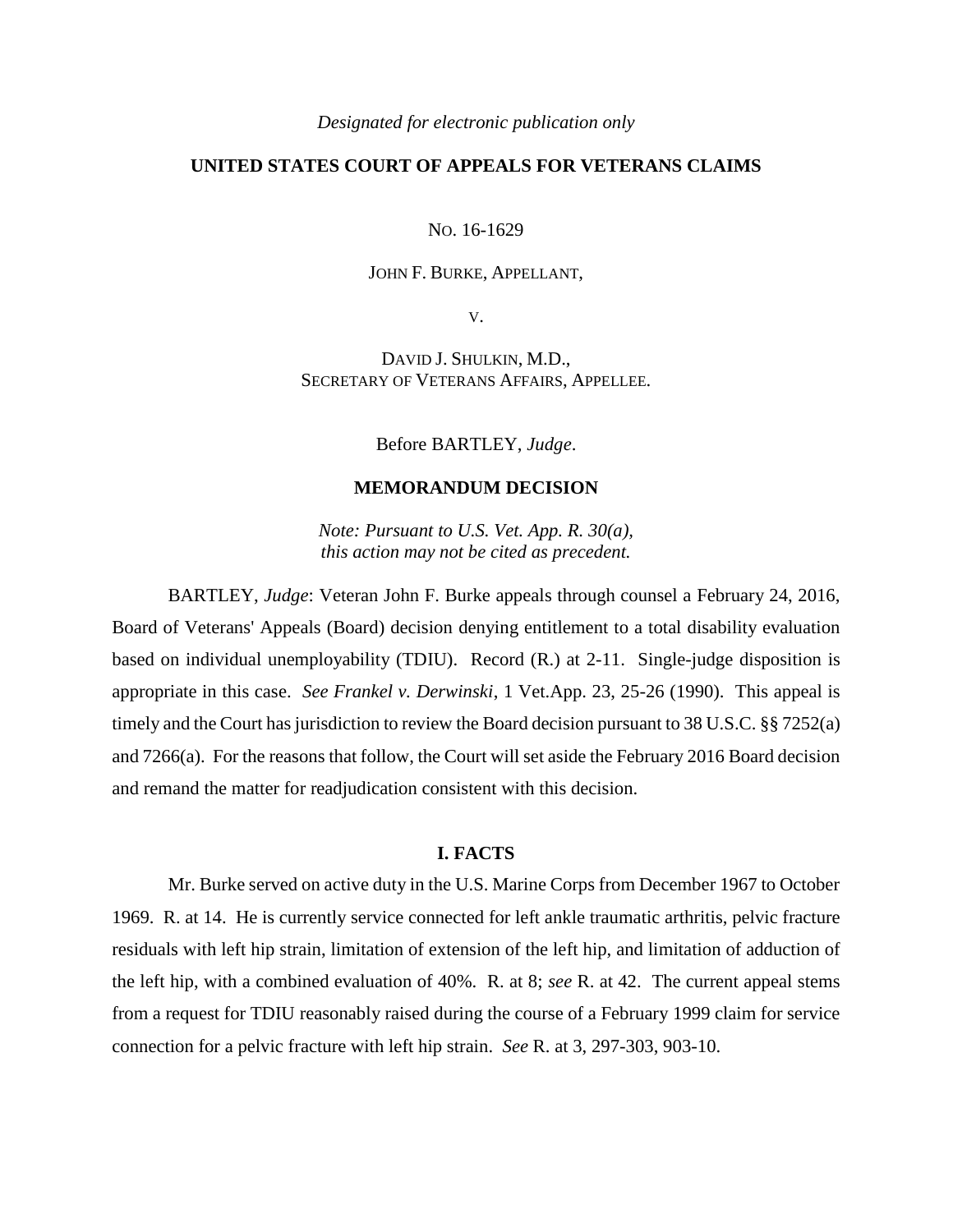The record reflects that Mr. Burke has had a variety of jobs since service, including as a deck hand and cook on fishing boats, a gold miner and prospector, a painter and wallpaper hanger, a clerk at a roadside tourist stand and state fairs, and a laborer at a fishery, a garage, and construction sites. R. at 122, 449, 469, 512, 767, 853, 1063, 1258, 1262, 1381. He last worked full-time from October 1986 to March 1987 and for one day in June 1987. R. at 122, 124.

At an August 2001 hearing before a decision review officer (DRO), the veteran testified that his left hip pain prevented him from standing or sitting for more than 10 minutes at a time. R. at 912. He underwent a VA medical examination in September 2006 and reported that he used a cane and needed to take breaks from walking every 15 to 20 minutes due to left ankle and hip pain. R. at 767. In an April 2009 statement in support of claim, he indicated that his left ankle and hip problems prevented him from obtaining manual labor jobs, that he could "[]not hold down any regular employment" during flareups of those conditions, and that he had to "work odd jobs and live a hand to mouth existence." R. at 674.

At an April 2011 VA hip examination, Mr. Burke complained of left hip pain, stiffness, fatigue, and weakness. R. at 610. He reported that he used a cane for ambulation and that he was only able to walk 100 yards and stand for one hour at a time. *Id*. Although the examiner noted that Mr. Burke had been unemployed for more than 20 years, he opined that the veteran's left hip problems had "no significant effects" on his employability because they were consistent with his age. R. at 614. A different VA hip examiner reached substantially the same conclusion in August 2011. R. at 561. In the meantime, Mr. Burke underwent a VA fee-basis knee examination in June 2011 and that examiner found that the veteran's left ankle arthritis limited his usual occupation and daily activities of living by preventing him from standing, walking, or sitting for extended periods of time. R. at 591.

Mr. Burke was afforded another VA examination in April 2014 and the examiner found that the veteran's left ankle and hip disabilities rendered him unable to walk more than 50 yards at a time, climb ladders or stairs, load or carry more than five pounds, and perform any constructionlike work. R. at 100. The examiner opined that the veteran could not perform physically active work but could engage in sedentary employment if he were allowed to stand up two times per hour to relieve his pain. R. at 104.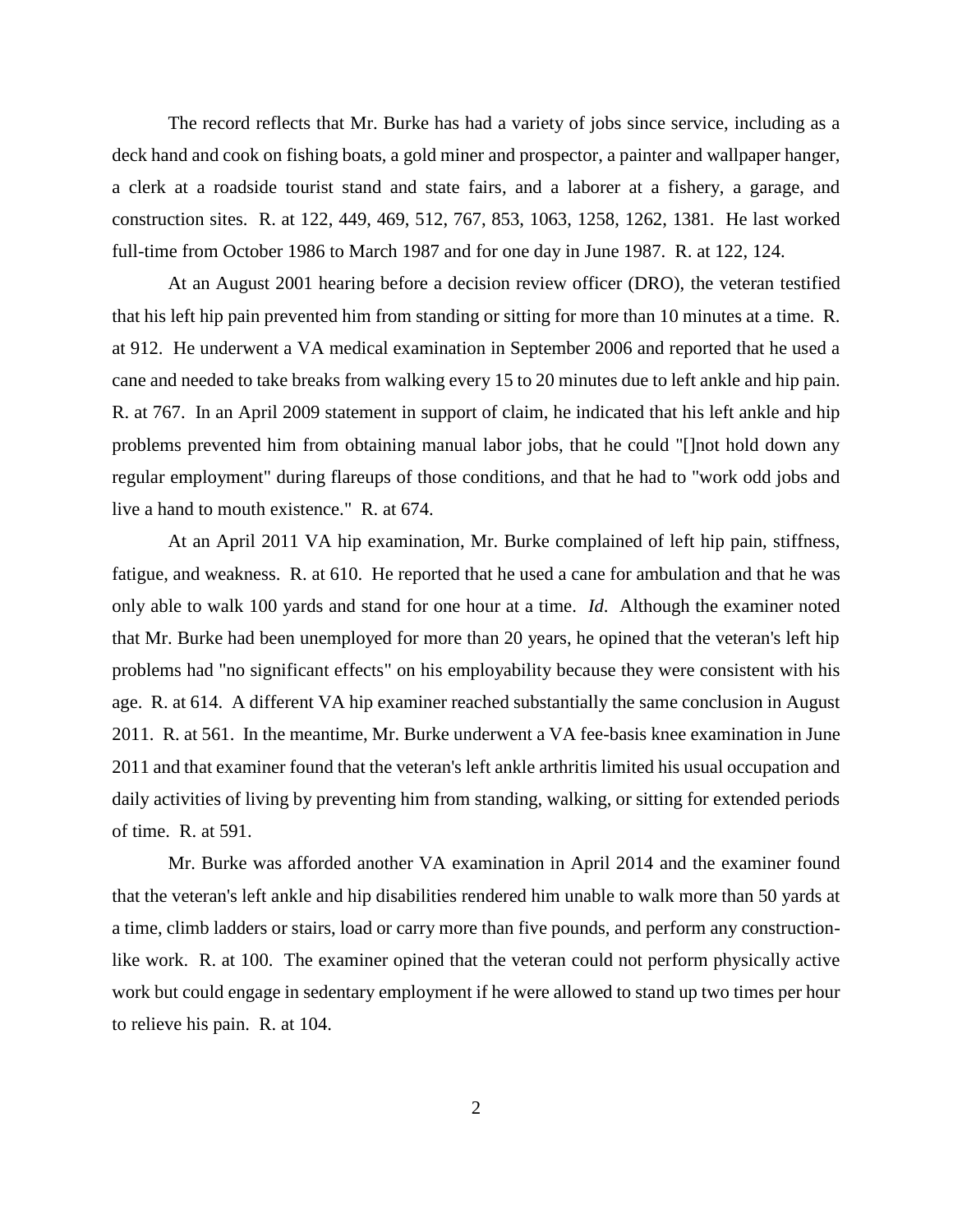In June 2015, the Board referred the issue of entitlement to TDIU to the VA Compensation Service Director (Director) for extraschedular consideration. R. at 59-60. In an August 2015 memorandum, the Appeals Management Center (AMC) recommended that the Director deny entitlement to extraschedular TDIU prior to June 22, 2012,<sup>1</sup> because VA treatment records did "not indicate the [veteran's] service[-]connected conditions have an impact on his ability to maintain employment" and his receipt of Social Security disability benefits since 1969 was "suggestive of non-service[-]connected conditions which may attribute to his current unemployment." R. at 28. The Director issued a decision later that month finding that entitlement to TDIU on an extraschedular basis was not warranted because the medical evidence of record did "not show that the [v]eteran would be unemployable in all environments, including a sedentary one, due solely to his service-connected disabilities." R. at 27. The case was subsequently returned to the AMC, which issued an October 2015 Supplemental Statement of the Case implementing the Director's decision. R. at 20-26.

In February 2016, the Board issued the decision currently on appeal. R. at 2-11. The Board reviewed the VA examinations of record and agreed with the Director that extraschedular TDIU was not warranted. R. at 8-10. The Board stated, in pertinent part, "[a]lthough the [v] eteran clearly could not engage in any type of labor that would require prolonged standing or performing any strenuous activity that would require the full use of his left hip and ankle, the disability picture presented is not inconsistent with less strenuous/sedentary types of employment." R. at 9-10. The Board therefore concluded that the evidence did not establish that the veteran's service-connected left ankle and hip disabilities alone precluded him from securing and maintaining a substantially gainful occupation. R. at 10. This appeal followed.

## **II. ANALYSIS**

Mr. Burke argues, inter alia, that the Board provided inadequate reasons or bases for finding that he was capable of performing substantially gainful sedentary employment because it (1) did not adequately account for favorable evidence that his service-connected disabilities prevented him from sitting for prolonged periods, and (2) failed to address the reasonably raised

 $\overline{a}$ 

<sup>&</sup>lt;sup>1</sup> It is unclear from the record why the AMC limited its analysis to the period prior to this date, as Mr. Burke has not been granted TDIU after that date.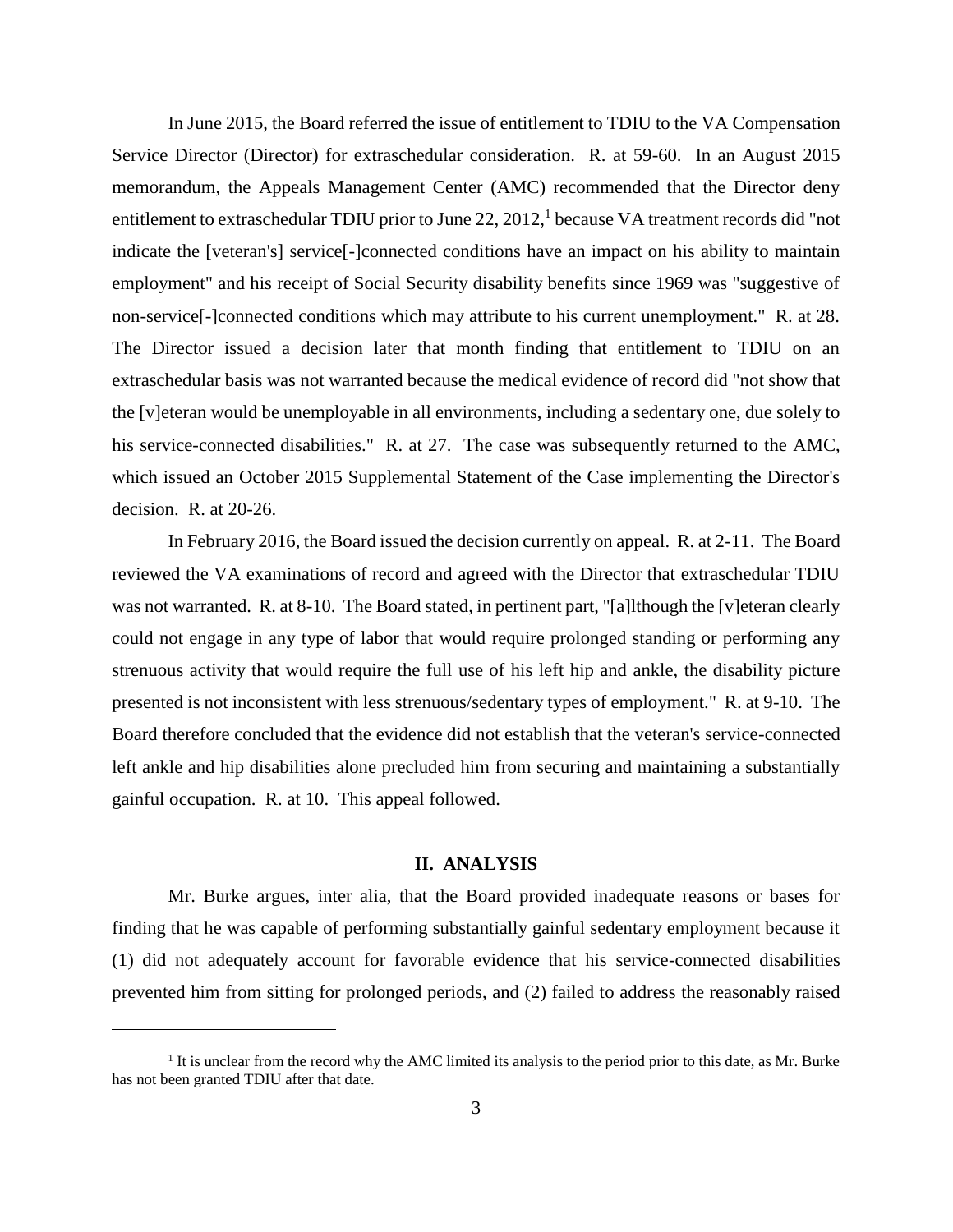issue of whether any sedentary employment he could perform would be more than marginal. Appellant's Brief (Br.) at 11-14, 17-18. The Secretary disputes these contentions and urges the Court to affirm the Board decision. Secretary's Br. at 13-20.

TDIU will be awarded when a veteran is unable to secure or follow a substantially gainful occupation as a result of service-connected disabilities. 38 C.F.R. § 4.16 (2017); *see Hatlestad v. Brown*, 5 Vet.App. 524, 529 (1993) ("[T]he central inquiry in determining whether a veteran is entitled to a TDIU rating is whether the veteran's service-connected disabilities alone are of sufficient severity to produce unemployability."); *Van Hoose v. Brown*, 4 Vet.App. 361, 363 (1993) (explaining that, for TDIU, "[t]he question is whether the veteran is capable of performing the physical and mental acts required by employment "). When such unemployability is shown and the veteran does not meet the numeric evaluation requirements set forth in § 4.16(a), the Board may only refer the case to the Compensation Service Director for consideration of extraschedular TDIU, 38 C.F.R. § 4.16(b). *See Cantrell v. Shulkin*, 28 Vet.App. 382, 387 (2017). However, after the Director has issued a determination on entitlement to extraschedular TDIU, the Board may review the issue de novo and award extraschedular TDIU. *Wages v. McDonald*, 27 Vet.App. 233, 236-37 (2015).

As with any finding on a material issue of fact and law presented on the record, the Board must support its TDIU determination with an adequate statement of reasons or bases that enables the claimant to understand the precise basis for that determination and facilitates review in this Court. 38 U.S.C. § 7104(d)(1); *Pederson v. McDonald*, 27 Vet.App. 276, 286 (2015) (en banc); *Gilbert v. Derwinski*, 1 Vet.App. 49, 57 (1990). To comply with this requirement, the Board must analyze the credibility and probative value of evidence, account for evidence that it finds persuasive or unpersuasive, and provide reasons for its rejection of material evidence favorable to the claimant. *Caluza v. Brown*, 7 Vet.App. 498, 506 (1995), *aff'd per curiam*, 78 F.3d 604 (Fed. Cir. 1996) (table).

In this case, the Board found that Mr. Burke's service-connected left ankle and hip disabilities did not render him unable to secure and follow a substantially gainful occupation because, "[a]lthough the [v]eteran clearly could not engage in any type of labor that would require prolonged standing or performing any strenuous activity that would require the full use of his left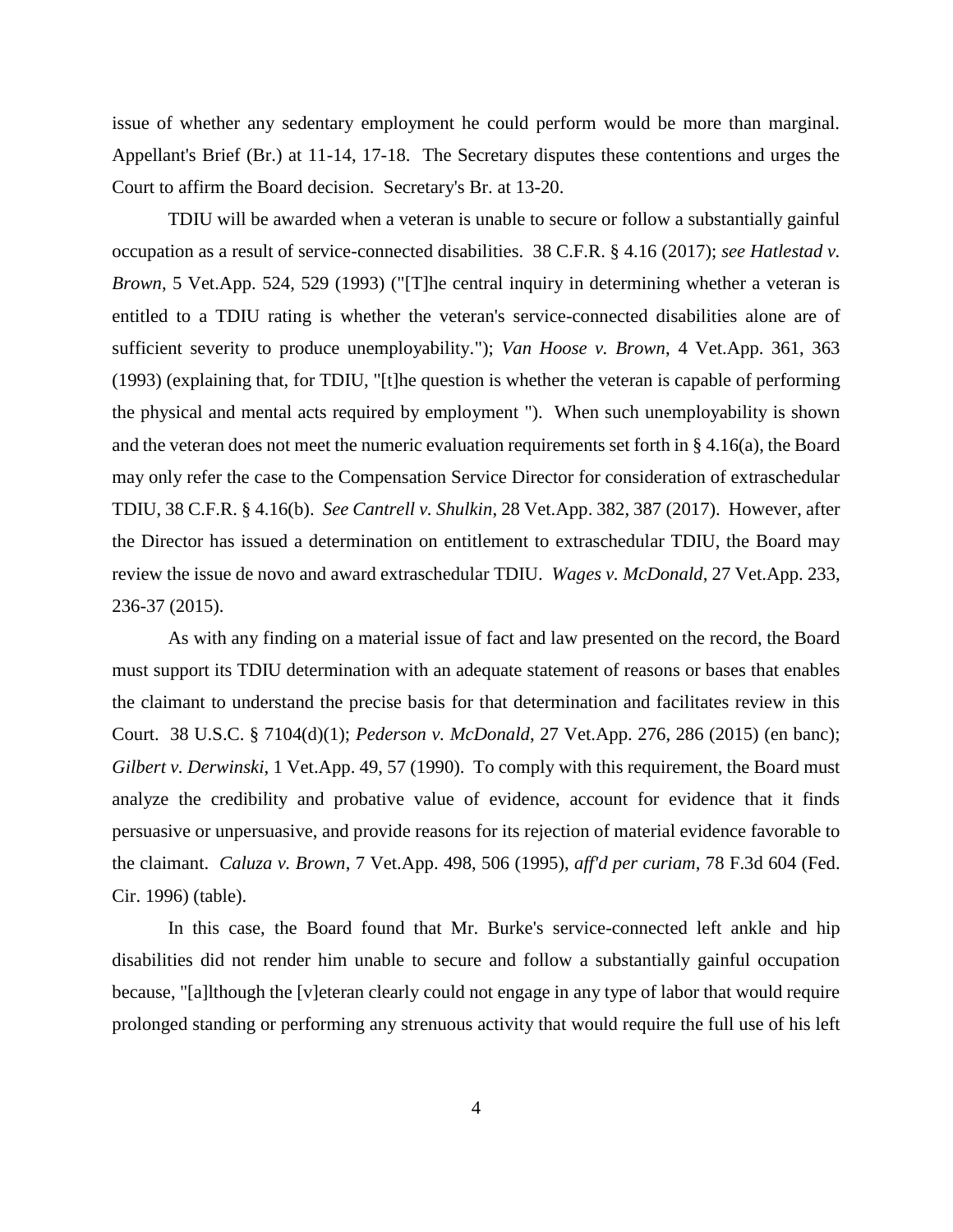hip and ankle," he could perform "less strenuous/sedentary types of employment." R. at 9-10. This analysis is flawed for two reasons.

First, as mentioned above, the Board did not account for evidence of record that reflects that Mr. Burke's service-connected disabilities prevented him for sitting for long periods of time, a hallmark of sedentary employment. Specifically, the Board did not mention the veteran's August 2001 hearing testimony indicating that his left hip pain "limited . . . sitting to 10 minutes" at a time. R. at 912. Nor did the Board acknowledge or analyze the June 2011 VA contract examiner's finding that the veteran's left ankle arthritis caused occupational impairment by, inter alia, precluding him from sitting for extended periods. R. at 591. Although the Board appears to have implicitly found the April 2014 VA examiner's opinion that Mr. Burke could perform sedentary employment if he were allowed to take periodic breaks from sitting to be the most probative evidence on the matter, R. at 9 (citing R. at 104), the Board did not explain why that opinion outweighed the contrary evidence of record or otherwise reconcile these seemingly conflicting accounts of the veteran's tolerance for prolonged sitting and the resulting effects on his employability. The Board's failure to address this favorable material evidence renders inadequate its reasons or bases for denying entitlement to extraschedular TDIU. *See Caluza*, 7 Vet.App. at 506; *Gilbert*, 1 Vet.App. at 57.

Second, the Board failed to address the reasonably raised issue of whether any employment that Mr. Burke was capable of performing was more than marginal. As the Court held in *Ortiz-Valles v. McDonald*, 28 Vet.App. 65, 71 (2016), § 4.16 "does not permit VA to limit consideration of marginal employment to only currently employed veteran," meaning that, "when the facts of the case reasonably raise the issue of whether the veteran's ability to work might be limited to marginal employment, the Board's statement of reasons or bases must address this issue."

The record reasonably raised the marginal employment issue in this case because it reflects that Mr. Burke last worked full-time in 1987, R. at 122; his service-connected disabilities have limited him to primarily seasonal employment, such as working at state fairs, or odd jobs, such as panning for gold, R. at 449, 469, 512, 767, 853, 1063; and he has described his post-service life as a "hand to mouth existence," R. at 674; *Moore v. Derwinski*, 1 Vet.App. 356, 358, 359 (1991) (describing substantially gainful employment as work that is more than "marginal" and that permits the individual to earn a "living wage"). *See Ortiz-Vailles*, 28 Vet.App. at 72 (finding the marginal